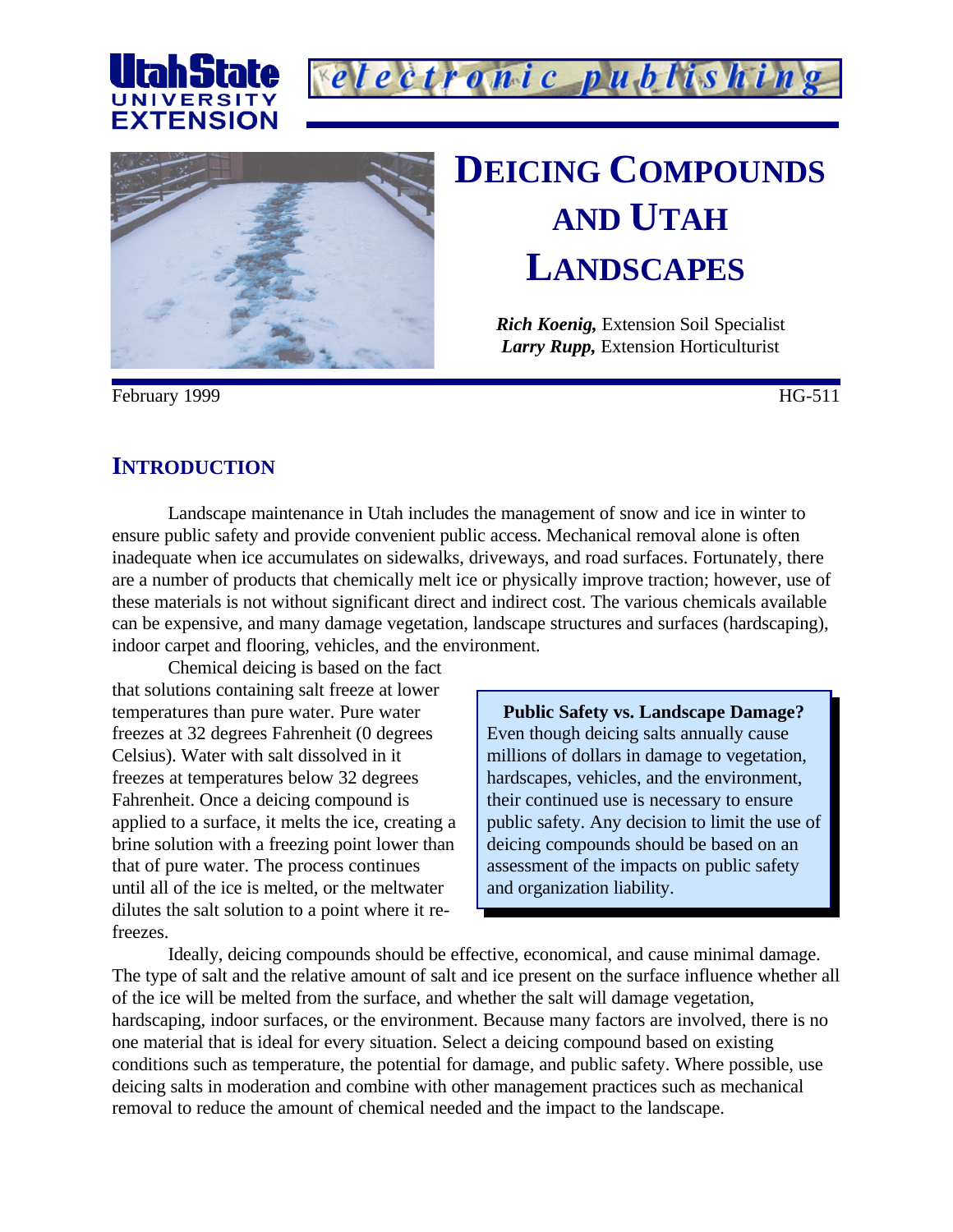### **EFFECTS OF DEICING COMPOUNDS**

**Vegetation.** Salt applied to surfaces may run off and enter soil, or be splashed by vehicles and snow plows onto the surface of vegetation adjacent to the treated area. In soil, salts reduce the availability of water to plants, and significantly increase water stress during spring and summer months. This effect has been referred to as *chemical drought*. Salts deposited directly on foliage may also burn and kill the affected parts, or the entire plant. This is commonly observed where salts from winter maintenance damage evergreen trees and shrubs adjacent to roadways. The sodium and chloride components in certain salts are especially damaging to vegetation.

**Hardscape.** Salts are corrosive and accelerate rusting of metal railings, grates, drains, and door frames, and underground utility lines if they are not properly protected. Salts may also cause scaling, or flaking of surface layers from concrete. Salt solutions enter void spaces in concrete and expand by 10 to 20% in volume when they freeze. The pressure exerted by this expansion fractures the surface of concrete. Porous brick, masonry, and natural stone are especially vulnerable to damage and should be avoided in areas where deicing salts are used. Concrete which is properly formulated for environments where freeze-thaw cycles are common resists scaling caused by deicing salts. Corrosion resistant paints and sealers will also minimize the impact of deicing compounds on the hardscape, and are recommended for areas where deicing salts are used.

**Indoor surfaces (floors and carpets).** Residues from deicing chemicals are frequently tracked into buildings and deposited on floors and carpets. Salts degrade wax and other finishes, leaving a dull appearance on floors and requiring more frequent cleaning and maintenance of indoor surfaces. Sodium and potassium chloride salts are relatively easy to remove from floors and carpets. Calcium and magnesium chloride salts, however, leave a greasy film and require wet cleaning with detergents to remove the residue. Abrasive materials such as sand also mar the finish on floors and can be difficult to remove from carpets.

**The environment.** Salts move rapidly with water off surfaces and into the surrounding soil. If sufficient water is moving through the soil, components of the salt may leach to ground water. Salt may also run off and enter surface waters, potentially degrading quality and killing fish and other organisms. Certain salts have greater potential for environmental damage than others. For example, nitrogen salts have a high risk for surface and ground water pollution while organic salts (calcium magnesium acetate, CMA) have a high risk for surface water pollution.

#### **COMMON AND ALTERNATIVE DEICING COMPOUNDS**

**Sodium chloride (table salt).** Historically, sodium chloride has been the most commonly used deicing salt. While inexpensive, sodium chloride is highly corrosive and may damage plants, soils, and the environment.

**Calcium Chloride.** Calcium chloride is a common substitute for sodium chloride. Calcium chloride is highly corrosive but slightly less damaging to vegetation and soils than sodium chloride. Calcium chloride is hygroscopic (absorbs water from the air) and will cake and irritate skin and eyes. Special storage and handling is required.

**Magnesium chloride.** Properties are similar to calcium chloride.

**Potassium chloride.** Potassium chloride is a common fertilizer sold as potash (0-0-60)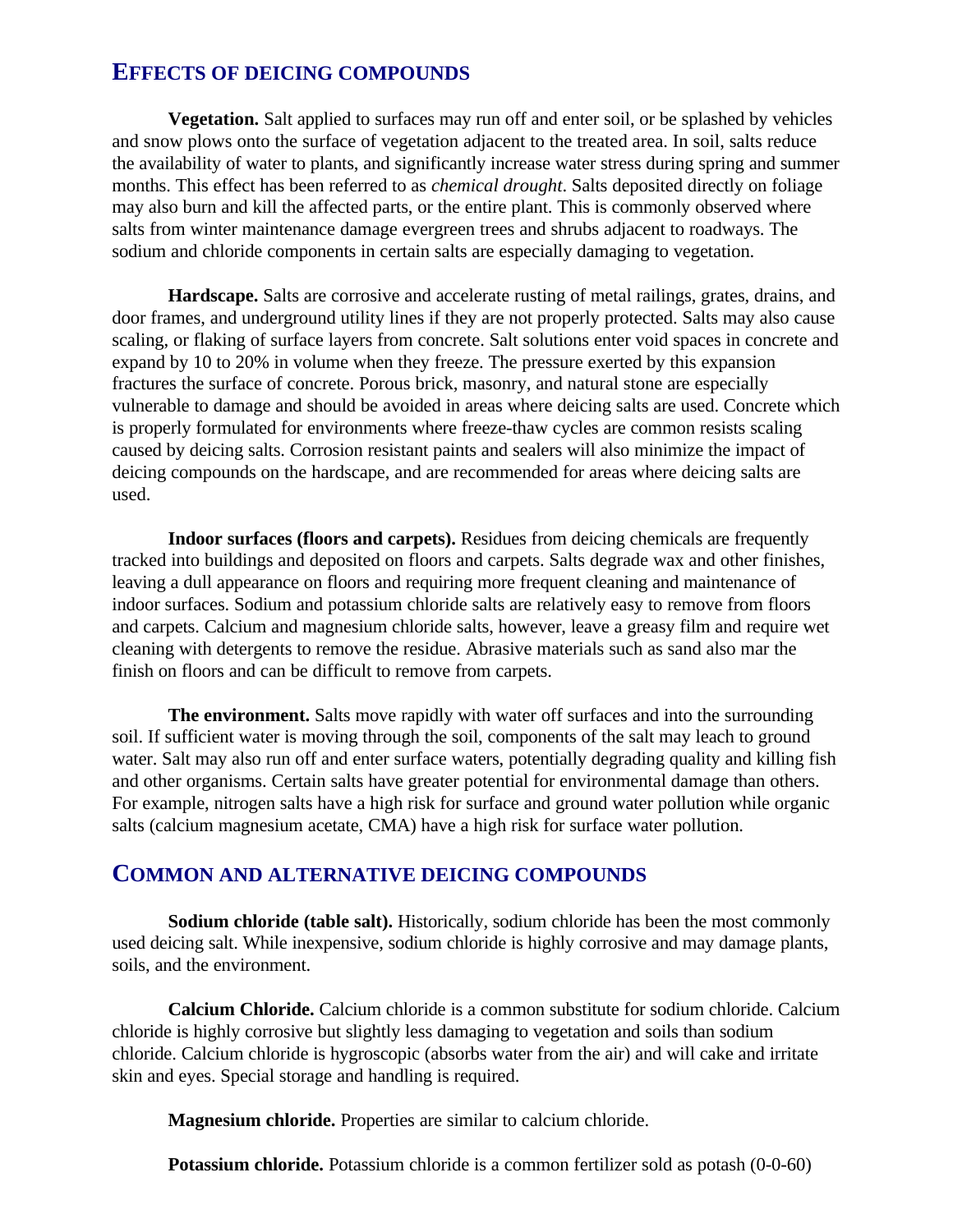and is relatively easy to handle and store. This salt is highly corrosive but slightly less damaging to vegetation than sodium chloride. The effective melting temperature of potassium chloride is not as low as other compounds.

**Calcium magnesium acetate (CMA).** CMA generally causes less damage to plants than the chloride salts; however, runoff of CMA into surface water may degrade water quality. CMA is generally not as corrosive as the chloride salts. The main disadvantage of CMA is the high cost relative to other deicing compounds (as much as 40 times more expensive than sodium chloride).

**Urea, ammonium sulfate, and other nitrogen salts.** Nitrogen salts are rarely used as deicers because of the potential for nitrogen runoff and leaching into water sources. In many areas nitrogen salts are not approved for deicing because of these environmental concerns.

**Corrosion-inhibiting salts.** Many deicing salts are sold with added corrosion inhibitors. These materials may reduce corrosion, but not eliminate it entirely. No deicing salt, even if it contains a corrosion inhibitor, is entirely corrosion proof. Corrosion-inhibiting additives vary and their effects on plants and the environment are often unknown. Since many corrosion-inhibiting materials are combinations of one or more of the chloride salts mentioned above, some damage to vegetation could be expected when using these products.

**Abrasives.** Abrasives such as sand, cinders, and ash have relatively few impacts on the environment or plants. These materials do not melt ice but improve traction on slippery surfaces. The disadvantage of these materials is that they accumulate in the landscape, and may require frequent removal or create dust problems when they dry later in the year after the deicing season.

**Enhanced radiation absorbers.** Application of a dark colored material such as coal ash or graphite to a snow or ice surface increases radiation (sun energy) absorption and accelerates the rate of melting. These materials generally work slowly, may be tracked into buildings, and lose effectiveness as they are covered by new snow and ice.

**Combination products.** Various products are sold which contain combinations of one or more of the compounds discussed above. The label should indicate the proportion of different compounds in the product. The overall effect of the product can be generalized from the effects of the dominant compound in the mixture.

**Follow Label Instructions**

All compounds should be used according to label instructions. Products may have little or no adverse effect if used according to instructions, but cause significant problems if applied at rates or in a manner inconsistent with labeling.

### **PRACTICAL RECOMMENDATIONS**

It is clear that there are advantages and disadvantages to all deicer compounds and alternatives. Planning and a combined chemical and mechanical approach to snow and ice control can often minimize the impacts of deicer compounds in the landscape. Consider the following suggestions:

- !Use more mechanical removal. The more snow and ice present, the more deicing compound is needed for melting. Reduced amounts can be used if large accumulations of snow and ice are removed first. The cost of labor for physical removal may be offset by savings in reduced damage to the landscape.
- !Use abrasive materials in conjunction with mechanical removal and/or chemical deicers. If possible, select abrasives that can be incorporated into the landscape to reduce the need